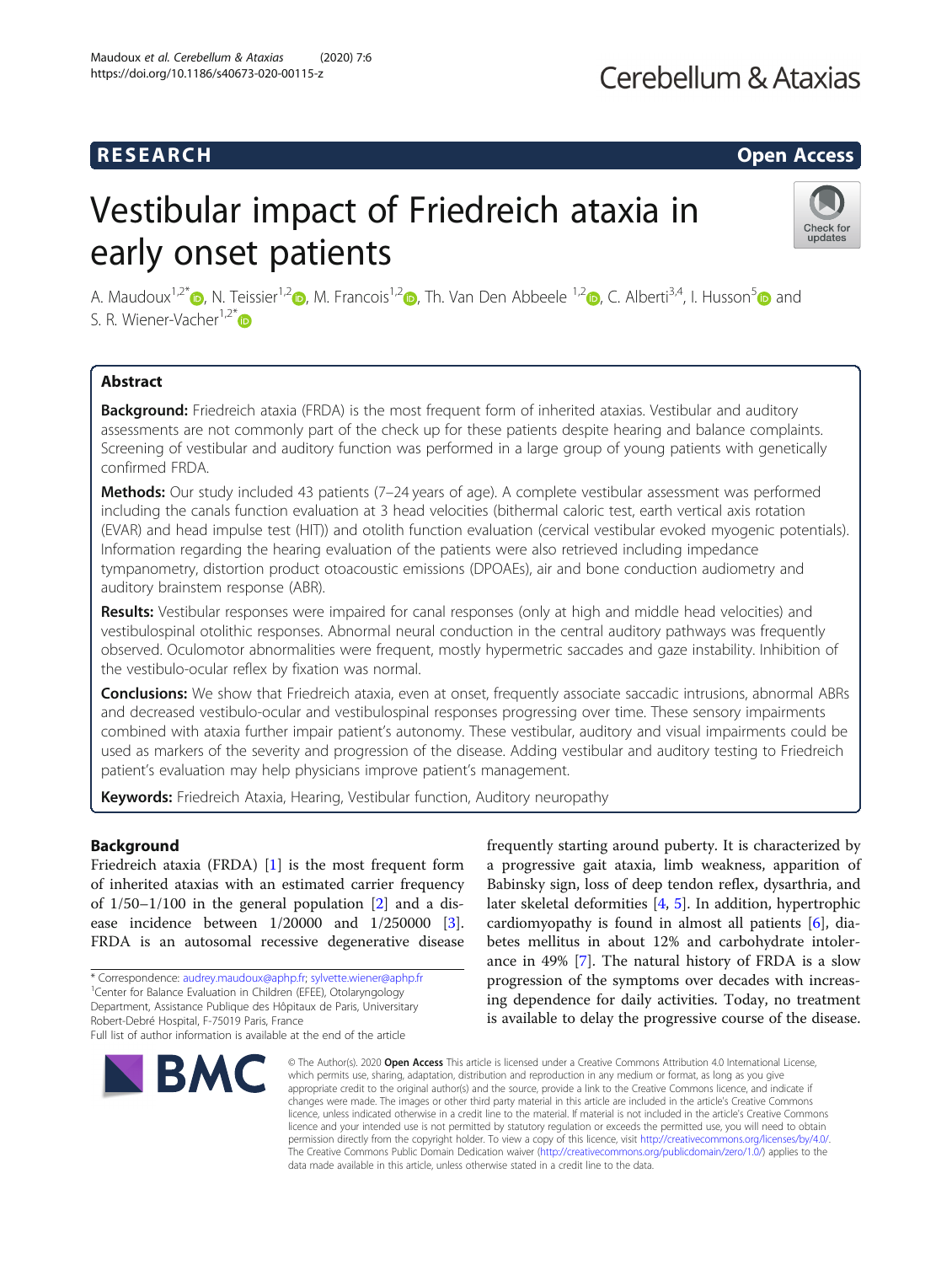FRDA is due to a mutation of the FXN gene on chromosome 9. In most patients the anomaly is an unstable GAA triplet repeat expansion within intron 1 of FXN [[8\]](#page-10-0). Where normal chromosomes contain 7–22 units, FRDA chromosomes can carry 100 to 1300 GAA repeats in both copies of the FXN gene. The latter codes for frataxin, a protein that is required for mitochondria to function properly. A deficiency in frataxin leads to progressive central and peripheral nervous system damage. Phenotypic variability of the disease correlates with the size of expanded GAA repeats. Shorter expansions are often associated with late onset of the disease, slower progression and absence or mild cardiomyopathy and diabetes [[9\]](#page-10-0).

Previous studies on FRDA patients report abnormal vestibular functions. These studies suggest that the vestibular system can be impaired for all head velocities since abnormal vestibulo-ocular reflexes (VOR) were reported for caloric test, rotatory tests and head impulse test (HIT) [\[10](#page-10-0)–[13\]](#page-10-0). However, little is known concerning the peripheral or central origin of the vestibular deficit. The aim of our study was to perform a complete vestibular evaluation associating both canal and otolithic explorations in order to better localize the neurophysiological impairment. In addition to thorough vestibular testing, information regarding the auditory and oculomotor functions were retrieved.

Hearing tends to be normal in FRDA patients, and most studies show normal or near to normal audiometric thresholds [\[4](#page-10-0), [14](#page-10-0)–[16\]](#page-10-0). However, these patients frequently report speech perception problems [[15,](#page-10-0) [17](#page-10-0)]. Some studies reported a high prevalence of either absent or distorted 8th nerve and auditory brainstem electrophysiological responses in FRDA [\[10,](#page-10-0) [18](#page-10-0)–[21\]](#page-10-0).

Oculomotor abnormalities are common in FRDA and typically include saccadic dysmetria, impaired smooth pursuit, gaze instability and gaze nystagmus with ocular flutter or square wave jerks  $(SWJ)$  [\[10,](#page-10-0) [11](#page-10-0), [22](#page-10-0)]. It is so frequent that the presence of such signs, like ocular flutter or square wave jerks, in subjects with progressive ataxia is strongly suggestive of FRDA [[11\]](#page-10-0). Furthermore, the presence of abnormal eye movement at early onset of FRDA is a sign of disease severity [\[11](#page-10-0), [22\]](#page-10-0).

## Materials and methods

### Subjects

Forty-three subjects with genetically characterized FRDA (18 boys and 25 girls) aged 7 to 24 years were included in the study. The investigation adhered to the principles of the Declaration of Helsinki and was approved by our Institutional Human Experimentation Committee (Comité de Protection des Personnes CPP Ile de France; P070123 AOM07049; EudraCT 2008–003360-19). Informed consent to participate in the study was obtained from the patients and/or their legal representative. For most subjects  $(n = 40/43)$  the vestibular, hearing and oculomotor evaluations were performed as part of a study on the effect of Pioglitazone on FRDA. These subjects underwent two evaluations, one at the inclusion and one after the 2 years follow up (Effect of Pioglitazone Administered to Patients with Friedreich's Ataxia: Proof of Concept (ACTFRIE), [ClinicalTrials.gov](http://clinicaltrials.gov) identifier: NCT00811681). For these 40 children and young adults, only the results of the first initial evaluation were used in our study. The 3 other subjects, not included in the ACTFRIE study, were addressed to our department as part of a multidisciplinary clinical evaluation protocol for diagnosed FRDA children. The number of GAA repeats in both copies, age at onset and duration of the disease were recorded only for patients participating in the ACTRFRIE protocol. Disease severity was assessed using clinical scales: the International Cooperative Ataxia Rating Scale (ICARS) [\[23](#page-10-0)], the Friedreich Ataxia Rating Scale (FARS) [[24\]](#page-10-0) and the Scale for Assessment and Rating of Ataxia (SARA) [\[25](#page-10-0)].

The ICARS is a rating scale assessing the impact of ataxia using four clinically subscales scored separately: posture and gait disturbances (PG), kinetic functions (KF), speech disorders (SD), oculomotor disorders (OD). Scores for each subscale quantify the impact of ataxia in each of these clinically important areas. The sum of the subscales score gives a total score ranging from 0 to 100 [[26\]](#page-10-0). The FARS is scored out of 159 and include three subscales evaluating ataxia, performance on daily living activities and neurological symptoms [\[27](#page-10-0)].. The SARA scale assesses a range of different impairments in cerebellar ataxia. It is made up of 8 items related to gait, stance, sitting, speech, finger-chase test, nose-finger test, fast alternating movements and heel-shin test for a total score of maximum 40 [\[25](#page-10-0)]. For all three clinical scales, a higher score indicates greater level of functional disability.

#### Vestibular and neurologic evaluation

The vestibular system responds to sensory inputs across a range of frequencies going from low frequencies of approximately 0.05 Hz (e.g. postural sway) to high frequencies around 5 Hz during rapid head movements [\[28](#page-10-0), [29](#page-10-0)]. Canal function was evaluated at different velocities with 1- bithermal caloric test (33 °C and 44 °C) for low velocities, 2- earth vertical axis rotation (EVAR) with  $40^{\circ}/s^2$ acceleration and deceleration along a vertical axis for medium velocities  $[30]$  $[30]$  and 3- head impulse test (HIT) to evaluate the 6 semicircular canals at high velocities [[30\]](#page-10-0). Otolithic function was assessed by using cervical vestibular evoked myogenic potential (c-VEMP) with short tone bursts (750 Hz, 4.1/s and 6-ms duration) delivered by air and bone conduction with a control of the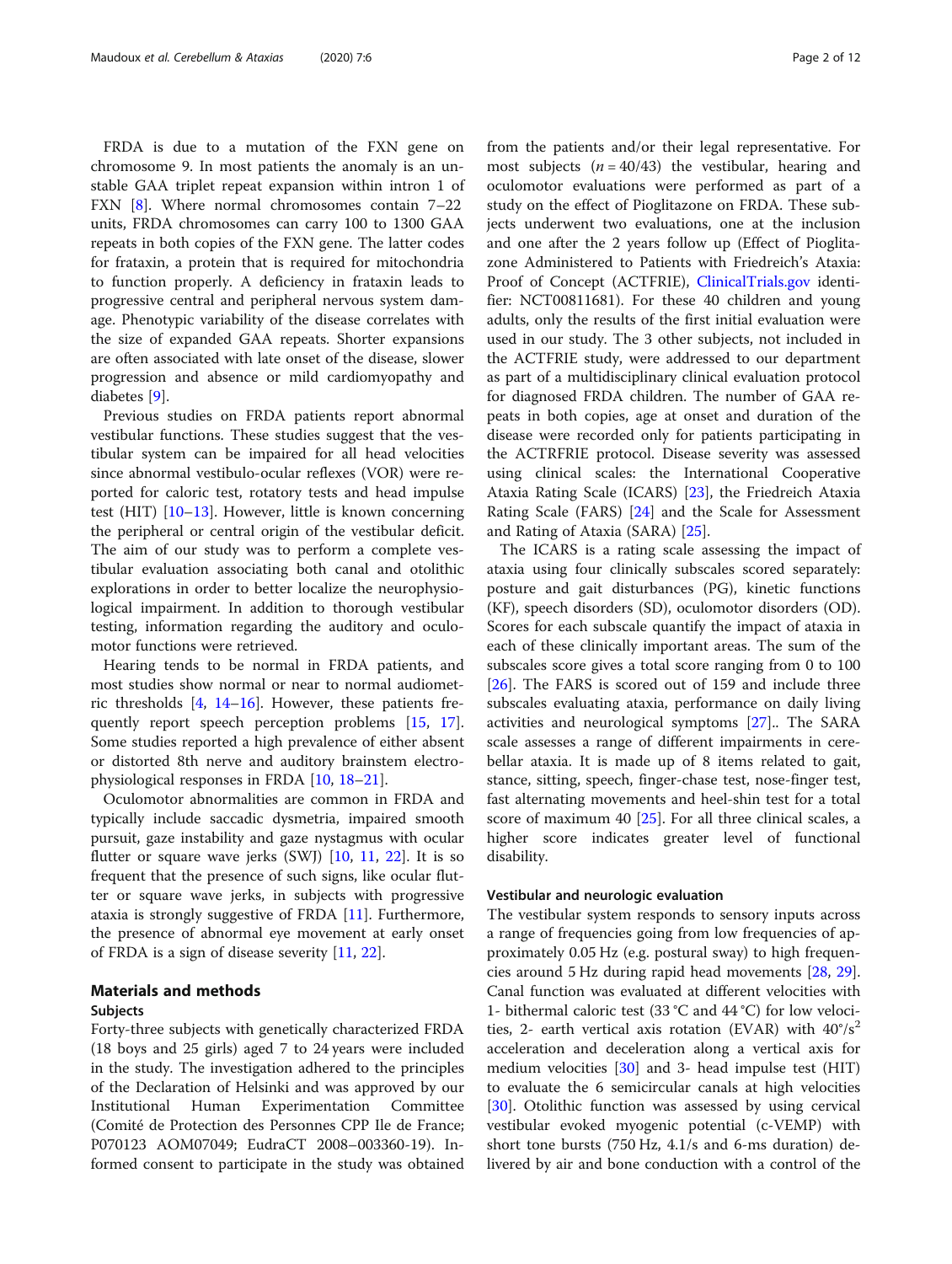electromyogram level for each stimulation (Difra-Neuro-soft<sup>®</sup> system Bruxelles, Belgium) [\[31\]](#page-10-0). This later characteristic allows the selection of the responses obtained for the same level of EMG. The EVAR test was performed using a computer-driven rotatory chair (SAMO®, Caen, France), and the vestibulo-ocular responses (VORs) were recorded by electronystagmography more adapted to young children than video recordings. Description of the EVAR experiment apparatus and protocol has been de-scribed in detail in previous publications [\[31\]](#page-10-0).

For the bithermal caloric test, the Jongkees formula was applied [[32\]](#page-10-0). Values for relative valence and directional preponderance for children were considered normal when < 15%. The responses to bithermal caloric test were categorized as either normal, absent bilaterally, partially and symmetrically impaired (bilateral symmetric hyporeflexia), or partially asymmetrically impaired (one side being either areflexic or hyporeflexic compared to the other side).

The HIT test was either normal (no catch-up saccade observed) or abnormal (presence of a catch-up saccade in at least one direction). Visible catch-up saccades indicate that the canal has lost at least 75% of its function.

For the c-VEMP, we studied the P and N latencies (ms), amplitude of P-N (mV) and the response thresholds (dB). The VEMP results could either be normal (present on both sides with a symmetric P-N amplitude at 100 dBHL), absent bilaterally (with no detectable P and N at 120 dBHL), partially symmetric (positive responses with thresholds  $> 100$  dBHL), or partially asymmetric (difference of thresholds between sides > 10 dBHL and/or P-N amplitude difference exceeding 100 μV between the 2 ears).

For the EVAR test, we measured the time constant and maximal initial slow phase velocity of the VOR. Canal VOR time constant was calculated from the curve of the decay of slow phase velocities over time (measured from the start of the fastest slow phase until the extinction of the nystagmus); it corresponded to the time necessary to cover about one-third of the total area subtended by the slow phase velocity/time curve [[31](#page-10-0)].

#### Hearing evaluation

A complete hearing assessment was performed including impedance tympanometry, distortion product otoacoustic emissions (DPOAEs), separate air and bone conduction audiometry and auditory brainstem response (ABR). Impedance audiometry was categorized as follows: type A, normal; type B, flat; type C, shifted negatively and type Ad, steeper maximum rising above the normal region (deep curve). DPOAEs were collected in the external ear canal in response to pairs of equilevel pure tones at frequencies f1 and f2  $(f2/f1 = 1.20; L1 = L2 = 65, 70$ and 75 dB SPL), with f2 swept from 0.5 to 8 kHz in  $\frac{1}{4}$  octave steps (Ero Scan Maico). The DPOAEs could either be normal (signal to noise ratio  $> 15$  dB), present but low in amplitude (signal to noise ration above 7 dB but lower than 15 dB) or absent  $[33]$  $[33]$ . Audiometry was performed with a Madsen Conera Audiometer using TDH39 Headset and B-71 Bone vibrator. The average of pure-tone auditory thresholds at 0.5, 1, 2 and 4 kHz served as index of hearing sensitivity. The average puretone auditory threshold using air conducted stimuli was categorized as follows: normal, < 20 dBHL; mild sensorineural hearing loss (SNHL), 21 to 40 dBHL; moderate SNHL, 41 to 70 dBHL; severe SNHL, 71 to 90 dBHL; and profound SNHL, > 90 dBHL (audiometric classification of hearing impairments, recommendation from the International Bureau of Audiophonology – BIAP). In case of abnormal air conducted auditory threshold, bone conducted auditory threshold was performed looking for conductive hearing loss.

For ABR recordings, we used the OtoAccess equipment from Interacoustics® (v1.2.1). ABRs were collected between two scalp electrodes placed on the forehead and ipsilateral mastoid and averaged in response to repeated clicks (80 dB nHL, alternate polarity, presentation rate 28.7/s, delivered by TDH-39P headset, four consecutive trials of 250 clicks). The ABRs were either normal, showed increased latencies, progressive dyssynchronization (normal ABRs in the first trial but progressive increased latencies and dys-synchronization in consecutive trials) or immediate dys-synchronization (present at the beginning of the stimulations).

#### Oculomotricity study

The oculomotricity assessment included the evaluation of the gaze stability, the ocular saccades, the ocular pursuit and the optokinetic nystagmus (OKN). Saccades were recorded with electro-occulography [[34\]](#page-10-0). The target included nine LED 19 cm apart presented on a vertical board. The board was placed at 1 m from the patient's eyes who was sitting in a chair and the LED were randomly lightened in location and time without overlap. Velocities gain and precision of the saccades were analyzed.

#### Statistical analysis

Statistical analysis was undertaken using R software v3.3.3 [\[35](#page-10-0)]. For numerical values, difference between groups were compared with nonparametric tests (U Mann-Whitney and Kurskall-Wallis) since normality could not be assumed (small sample size of several subgroups  $n < 15$ ). For categorical variables, Chi-square or Fisher's exact test were used to test for independence and compare proportion. Correlation analyses were performed using Pearson's correlation after controlling for normality.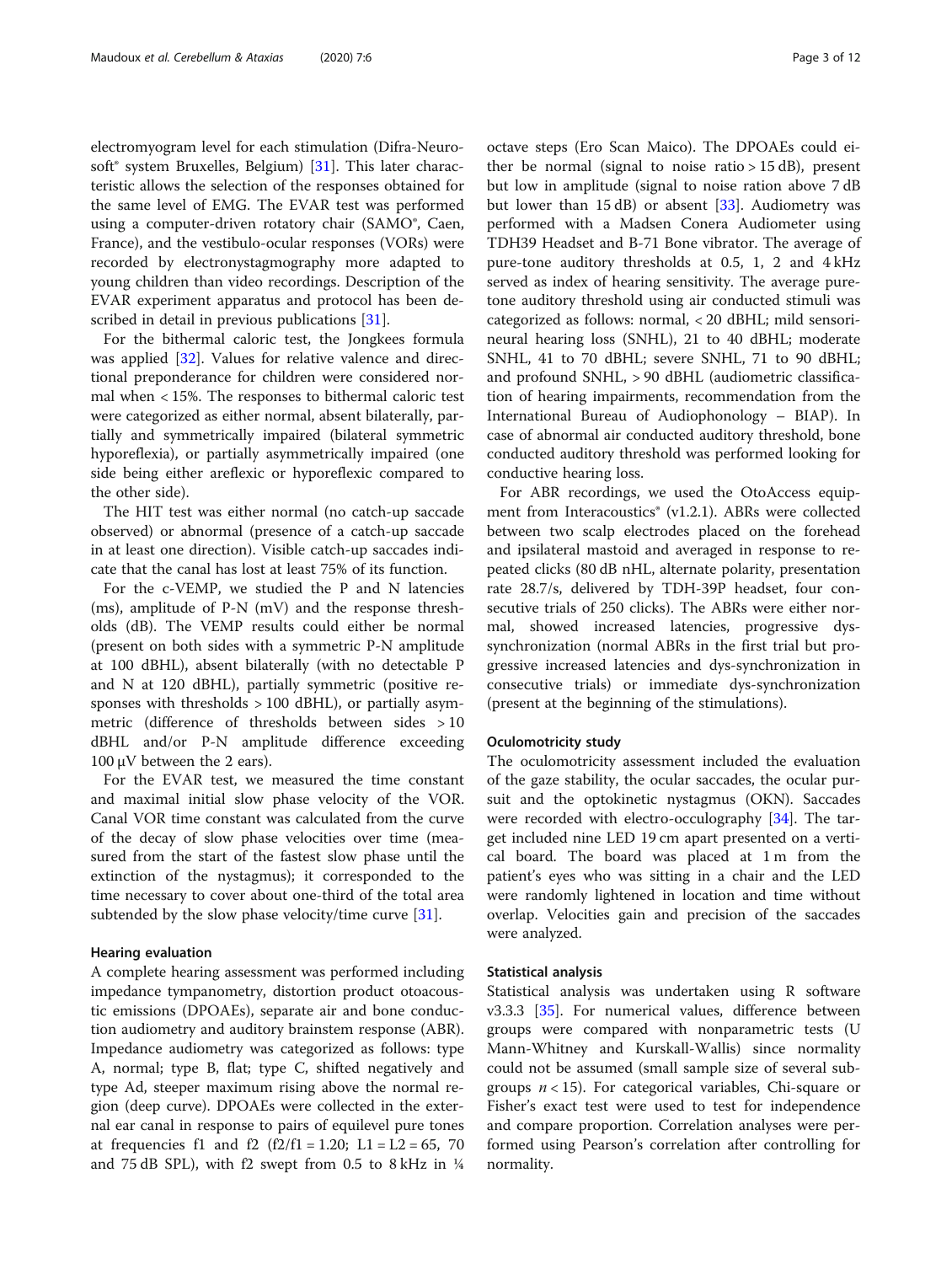#### Results

#### Population characteristics

The 43 subjects included in the study had a mean age of 16.8 years (S.D. 4.6, range 7.67–24.97) at time of evaluation. The mean duration of the disease was 90.7 months (SD 43.8, range 12.55–204.1). The mean age at onset was 9.4 years old (SD 4, range 2–16.43). The genetic analysis was retrieved for the 40 subjects included in the ACTFRIE protocol (for average number of triplets repeats); a mean 702 triplet repetitions was identified on the first allele (SD 145, range 400–966) and a mean 913 triplet repetition on the second allele (SD 186, range 500–1366). Forty subjects performed the ICARS scale evaluation. The mean ICARS total score of our population was 34.9 (SD 13.7, range 5–70). Regarding the four subscales, the mean posture and gait disturbances score was 14.8 (SD 6.7), the mean kinetic functions score was 17.4 (SD 7.7), the mean speech disorders score was 1.3 (SD 1.2) and the mean oculomotor disorders score was 1.4 (SD 1). Thirty-eight subjects completed the FARS scale. The mean FARS score was 7.2 (SD 17.4, range 18–102.5). Forty subjects completed the SARA scale. The mean SARA score was 14.8 (SD 5.9, range 1.5– 30.5). All these data are presented in Table 1.

#### Vestibular function assessment

Canal function at low head rotation velocity was relatively well preserved. Normal symmetric bithermal caloric test was found in 82.5% (33/40) (Fig. [1](#page-4-0)). One subject had a complete absence of caloric response on both sides, two had bilateral hyporeflexia and four had asymmetrical responses. However, canal function at high head velocities (tested with clinical HIT) was impaired in 54.8% of our subjects (23/42) (Fig. [1\)](#page-4-0).

The canal VOR function at middle head velocities (EVAR test) was analyzed in 39 subjects. The mean time constant for the entire population was  $6.66 s \pm 2.21$ (mean time constant for per-rotatory and post-rotatory in clockwise and counter-clockwise rotations). It is significantly lower than the time constant assessed in a control population of 13-year-old children  $(13.3 s \pm 3.0)$ 

Table 1 Population's characteristics

|                              | $Mean + SD$     | Range        |
|------------------------------|-----------------|--------------|
| Age at visit (years)         | $16.8 + 4.6$    | $7 - 24$     |
| Age at disease onset (years) | $9.4 + 4$       | $2 - 16$     |
| Disease duration (months)    | $90.7 + 43.8$   | $12 - 204$   |
| Longer GAA repeat            | $913.1 + 186.3$ | 500-1366     |
| Shorter GAA repeat           | $702.3 + 145.5$ | $400 - 966$  |
| <b>ICARS</b>                 | $34.9 + 13.7$   | $5 - 70$     |
| <b>FARS</b>                  | $67.2 + 17.4$   | $18 - 102$   |
| <b>SARA</b>                  | $14.8 + 5.9$    | $1.5 - 30.5$ |
|                              |                 |              |

and adults  $(18.9 \pm 3.0)$  (One sample t-test,  $p < 0.001$ , verification of normality using Shapiro test) [\[31\]](#page-10-0). In patients with abnormal bithermal caloric test, the mean time constant is significantly shorter  $(4.19 s \pm 1.14$  with a range of 2.75–5.73 s) than in patients with normal bithermal caloric test  $(7.29 s \pm 2.04$  with a range of 3.76– 11.56 s) (U Mann-Whitney test,  $p < 0.01$ ). There was no significant difference between the time constant measured for per-rotatory responses and post-rotatory responses in the entire population.

The mean initial peak slow phase velocity (IPSPV) for the patient group was  $20.85^{\circ}/\text{sec} \pm 6.14$  (gain of 0.52). Since the value of the IPSPV is dependent of age [\[31](#page-10-0)], we compared the IPSPV obtained for the younger patients group  $(< 16$  y.o.) and the older patients group  $(>$ 16 y.o.). Our results show that IPSPV in young patients  $(23.34^{\circ}/sec \pm 6.4)$  was significantly lower than the IPSPV found in a control group of 13-year-old children (46.7°/ sec  $\pm$  9.0) (One sample t-test,  $p < 0.001$ , verification of normality using Shapiro test) [\[31](#page-10-0)]. The IPSPV was also significantly lower in adult subjects  $(> 16$  y.o.) than in a control adult population (19.3 °/sec  $\pm$  5.54 vs 26.6°/sec  $\pm$ 8.0, one sample t-test,  $p < 0.001$ , verification of normality using Shapiro test) [\[31](#page-10-0)].

Otolithic function was severely affected in our population. Only 7% (3/41) had normal c-VEMP with air conducted stimuli and only 2% (1/42) had normal c-VEMP with bone conducted stimuli (Fig. [1\)](#page-4-0). Most subjects had absent c-VEMPs in both ears (49% in air conducted stimuli and 57% in bone conducted stimuli). The remaining ones had partial responses. There was no influence of age on the presence or absence of c-VEMPs response. Although insufficient muscle contraction could impair the VEMPS recording, this was not the case in our population since only responses obtained with an EMG above 100 μvolt were recorded.

#### Hearing evaluation

Impedancemetry was done in 41 subjects (82 ears). Eighty-six percent of the tested ears had a normal type A curve  $(n = 71)$ . Type B and type C curves were respectively observed in 10 and 4% of the tested ears (Fig. [2](#page-5-0)a). Hearing loss (based on audiometry) was diagnosed in 3 of the 40 tested children (7.5%) (Fig. [2b](#page-5-0)). All three children had mild bilateral SNHL. This SNHL was associated to normal tympanometry and abnormal ABRs. Out of the 71 ears with normal tympanometry, DPOAEs were performed in 69. They were normal in 76%, of low amplitude in 3% and absent in 21% of the tested ears (Fig. [2c](#page-5-0)). ABRs were recorded in 39 subjects (78 ears). Nineteen children had normal ABRs on both ears (49%). The others had either increased ABRs latencies (5%) with no sign of middle ear problem, or progressive dys-synchronization of the ABRs curves during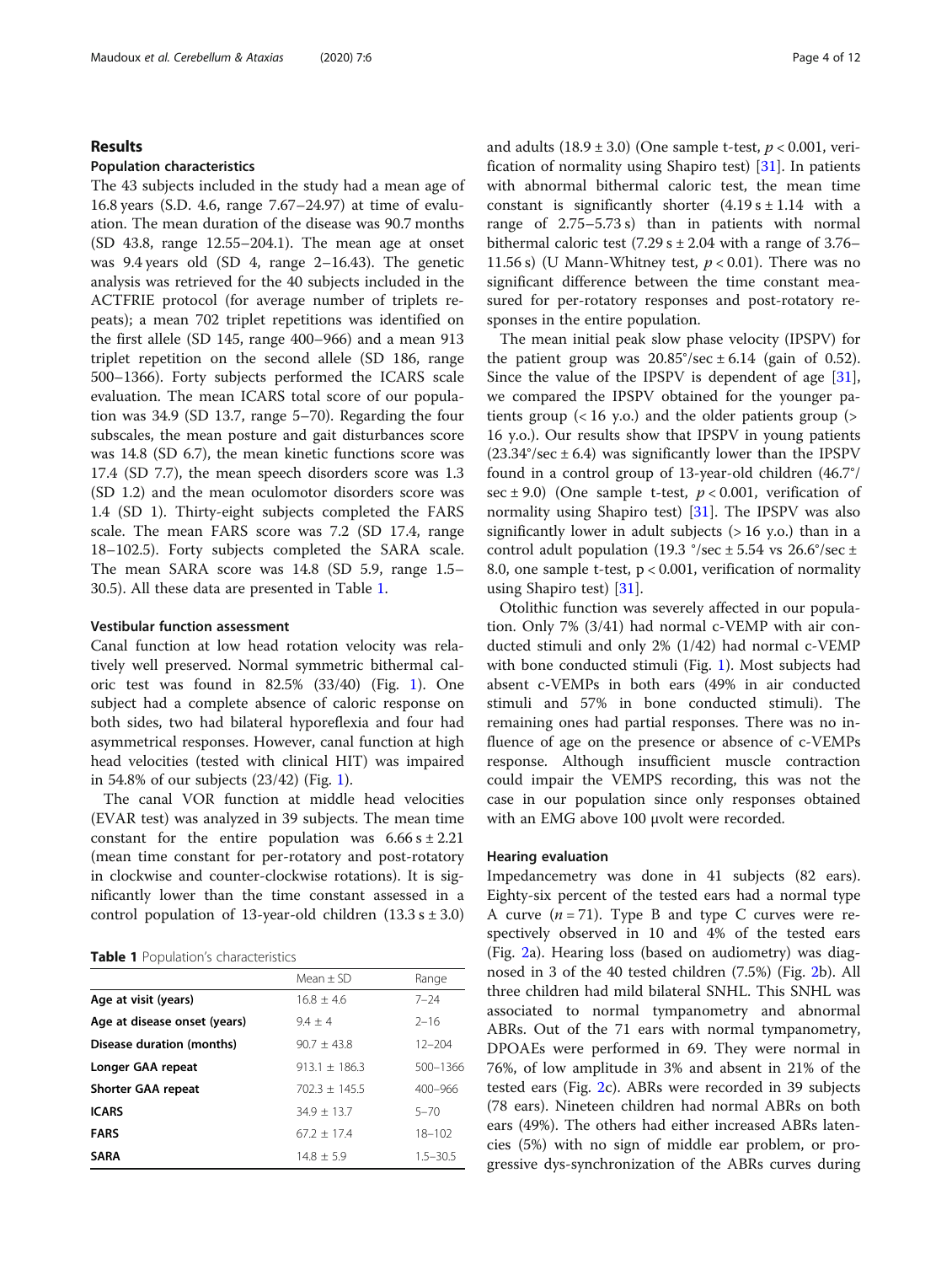<span id="page-4-0"></span>

the test (19%), or an immediate dys-synchronisation (27%) (Fig. [2d](#page-5-0)). Patients with abnormal ABRs had, in average, slightly higher pure-tone auditory thresholds than patients with normal ABRs (U Mann-Whitney test,  $p < 0.05$ ) (Fig. [3\)](#page-6-0).

#### Oculomotor assessment

Gaze instability was observed in 74 % of our subjects (Fig. 1). Squared wave jerks (SWJ) were found in 74%  $(31/42)$  and flutters in 33%  $(14/42)$ . All subjects with flutters also had SWJ. Gaze evoked nystagmus was observed in 38% (15/39).

Dysmetric saccades were common in our population (Fig. 1). Clinical evaluation of the saccades found hypermetric saccades in 76% of the patients (32/42). Five of those with hypermetric saccades also had hypometric saccades (5/32).

Electro-oculography recording of horizontal saccades  $(n = 38)$  and vertical saccades  $(n = 28)$  were analyzed. Mean horizontal latency was 242.1 ms (range 56.9–391 ms, SD 79.9 ms) and the mean vertical latency was 229.5 ms (range 71–473 ms, SD 84.3 ms). The analysis of saccadic accuracy demonstrated that only one subject was accurate to within 10% of the saccadic amplitude. Since the value of saccades latencies is dependent on age [[36\]](#page-10-0), we divided our population in a group of children younger than 16 years old ( $n = 18$ ) and adults (over 16 years,  $n = 25$ ). Our results show that the mean horizontal saccade latencies in our young patients  $(265.5 \text{ ms} \pm 63.4)$ and adult patients  $(230 \text{ ms} \pm 86)$  were not significantly longer than those observed in a control group of children  $(334 \text{ ms} \pm 26)$  and adults  $(211 \text{ ms} \pm 8)$  (One sample t-test,  $p < 0.001$ , verification of normality using Shapiro test) [[36\]](#page-10-0).

Pursuit was frequently impaired. At 10°/sec, pursuit was saccadic in 49% of our subjects (19/39). At 20°/sec it was saccadic in 56% ( $n = 22$ ) and saccadic in 62% ( $n =$ 24) at 40°/sec (Fig. 1).

OKN was present in all tested subjects (39/39) and was asymmetrical in only one subject. All but one (38/ 39) could achieve a complete OKN/VOR inhibition by fixation of a close target during head rotation.

#### Correlation between clinical parameters (time, severity and genetic factors) and audio-vestibular functions

Statistical correlation analysis shows that the time constant of EVAR responses (middle head velocities) decreased with the duration of the disease (Pearson's correlation,  $r = -0.3419$  $r = -0.3419$  $r = -0.3419$ ,  $p = 0.04$ ) (Fig. 4).

Abnormal ABRs, HIT and gaze instability (flutter, gaze nystagmus, square waves) are more frequently observed in patients with longer disease duration and in patients with higher FARS, ICARS and SARA scores (U Mann-Whitney test,  $p < 0.05$ , Table [2\)](#page-7-0).

The presence of dysmetric saccades was associated with higher FARS scores (U Mann-Whitney test,  $p <$ 0.05, Table [2\)](#page-7-0).

Subjects with abnormal ABRs tend to have longer triplet repeats (U Mann-Whitney test,  $p = 0.05$ , Table [2\)](#page-7-0) but no correlation was found between the triplet repeats and the other oculomotor and vestibular parameters. For statistical analysis we used the number of triplets repeat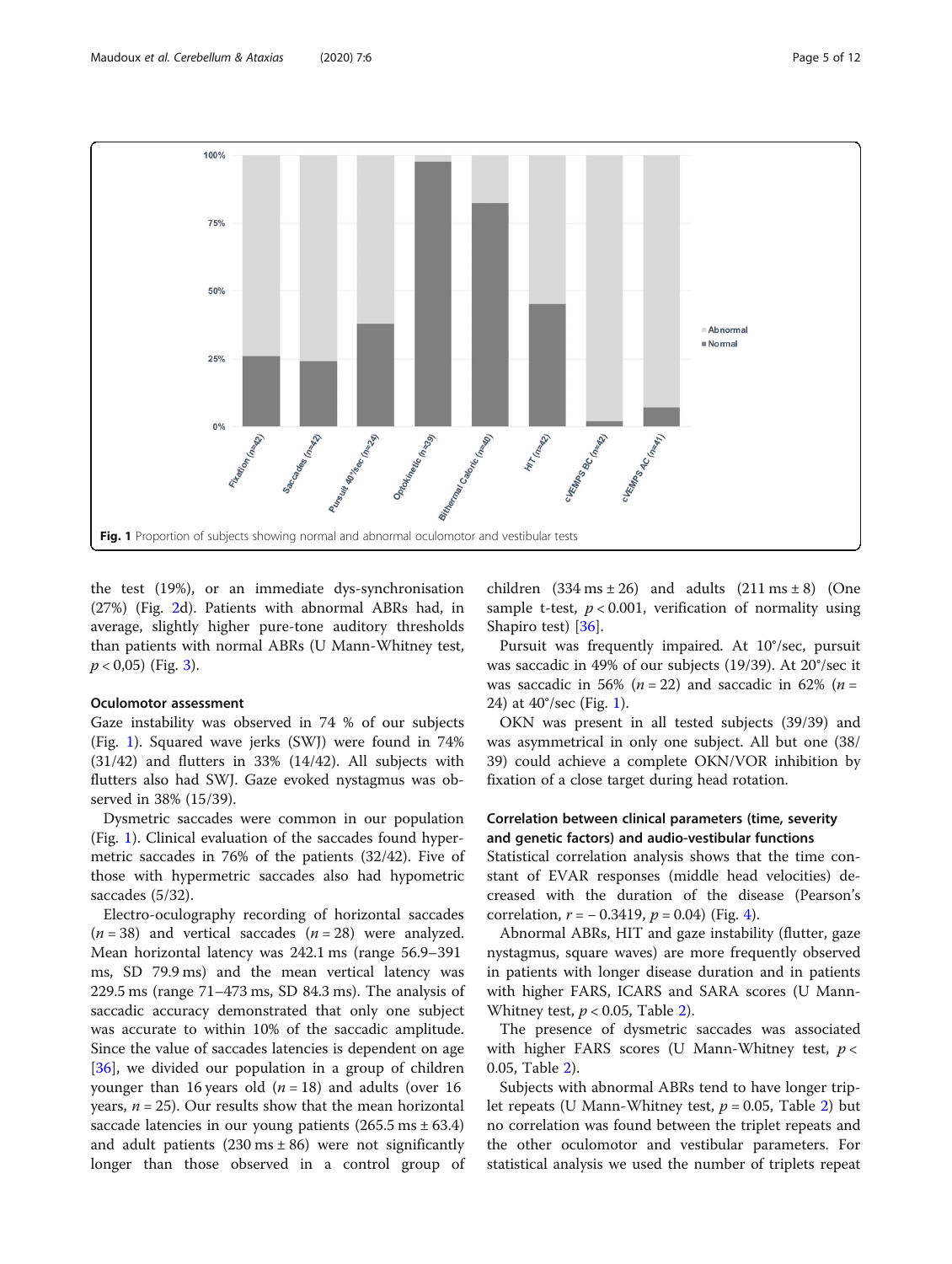<span id="page-5-0"></span>

on the shortest allele because it is considered as the most clinically relevant. Subjects with less than 800 triplet repetitions in the shortest allele are considered to have a less severe disease [[37\]](#page-10-0).

All data are presented in Table [2.](#page-7-0)

#### **Discussion**

The aim of this study was to explore in detail the vestibular function in a large cohort of children and young adults with genetically confirmed FRDA, most of them being early onset patient (40/43), and to combine these observations to clinical, genetic, auditory and oculomotor evaluations. Our main findings are:

1) FRDA patients have vestibular dysfunction. Our patients' canal function is abnormal at high and middle head velocities (assessed by HIT and EVAR) but normal for low head velocities (assessed by bithermal caloric test). Otolith function (assessed by cVEMP with bone and air conducted stimuli) is severely impaired.

- 2) FRDA patients have abnormal neural conduction in the central auditory pathways: 46% of our FRDA patients have ABRs dys-synchronisation.
- 3) Our FRDA patients present oculomotor abnormalities similar to those observed in previously published series [[10](#page-10-0), [12](#page-10-0), [38\]](#page-10-0): fixation instability, saccades dysmetria, and saccadic pursuit.
- 4) These audio-vestibular and oculomotor anomalies are more frequently observed in subjects with longer disease duration and more severe forms of the disease (FARS, ICARS and SARA scores).

#### Vestibular function

Previous studies have shown that vestibular anomalies are common to most FRDA patients [\[10](#page-10-0), [11](#page-10-0)] but little is known concerning the peripheral or central origin of this deficit. We hereby discuss our vestibular results and see how these observations can help localize the neurophysiological impairment.

Our study shows that majority of our FRDA patients present partial vestibular impairment of canal function for high (HIT) and middle head velocities (EVAR) with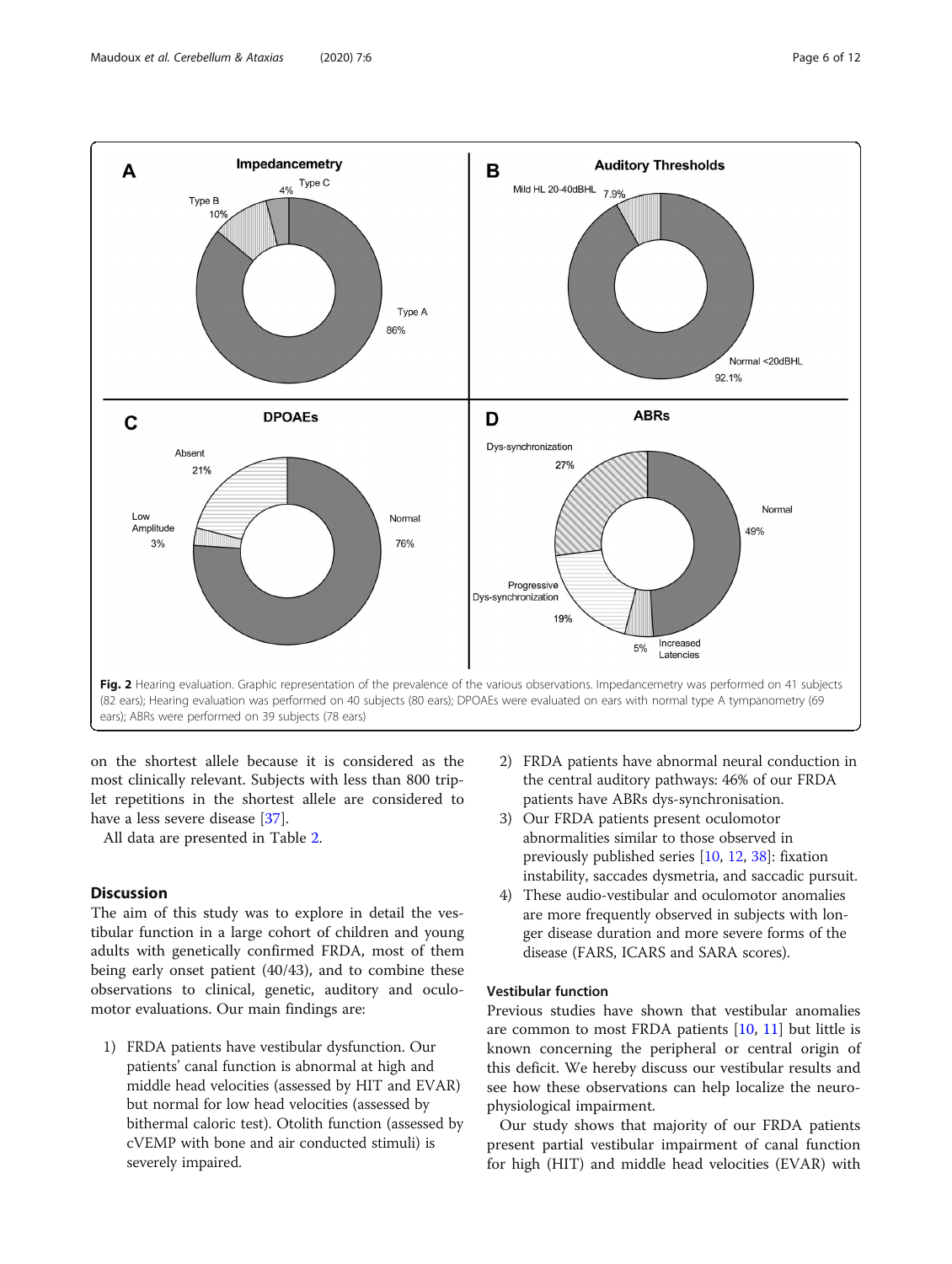<span id="page-6-0"></span>

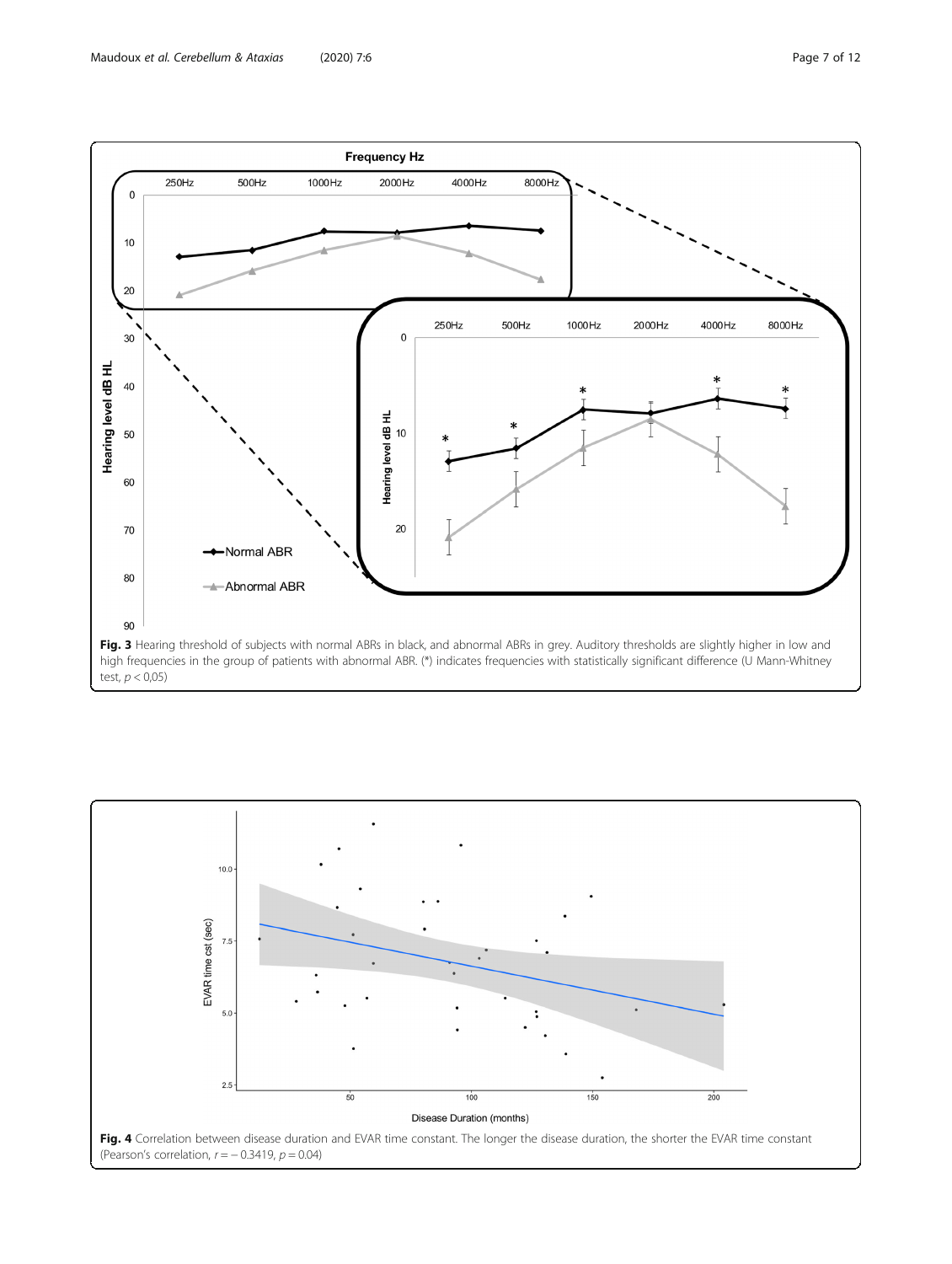<span id="page-7-0"></span>

| Table 2 Clinical characteristics in subjects with normal and abnormal auditory, vestibular and oculomotor measures. Statistical |
|---------------------------------------------------------------------------------------------------------------------------------|
| comparisons were done using U Mann-Whitney test. Median, Q25 and Q75 for all subgroups. Results in bold are significant         |
|                                                                                                                                 |

| <b>ABR</b>                | <b>Normal</b><br>$(n = 19)$<br>39)    | Age at disease<br>onset (years) |                | Age at visit<br>(years)               |                | Disease duration<br>(months)    |                        | ICARS (total<br>score)        |                 | FARS (total<br>score)              |                          | SARA (total<br>score)         |                 | Shorter GAA<br>repeat length |                |
|---------------------------|---------------------------------------|---------------------------------|----------------|---------------------------------------|----------------|---------------------------------|------------------------|-------------------------------|-----------------|------------------------------------|--------------------------|-------------------------------|-----------------|------------------------------|----------------|
|                           |                                       | 11.96<br>$(7.26 -$<br>13.64)    | $P =$<br>0.13  | 16.39<br>$(13.17 -$<br>21.18)         | $P =$<br>0.5   | 56.8<br>$(39.6 -$<br>119.0      | $P =$<br>$0.004$ 39.5) | $29(19 -$                     | $P =$<br>0.0003 | 57.75<br>$(50.5 -$<br>74.5)        | $P =$<br>$0.0001$ 16.38) | $12(9 -$                      | $P =$<br>0.0002 | 700<br>$(600 -$<br>766)      | $P =$<br>0.05  |
|                           | <b>Abnormal</b><br>$(n = 20)$<br>39)  | 9.43<br>$(5.94 -$<br>10.29      |                | 17.72<br>$(15 -$<br>20.69             |                | 103.2<br>$(81.6 -$<br>126.9     |                        | 38,5<br>$(33.5 -$<br>45.3)    |                 | 74<br>$(68.6 -$<br>81.5)           |                          | 16.25<br>$(13.5 -$<br>18.63)  |                 | 733<br>$(600 -$<br>875.25)   |                |
| Caloric                   | <b>Normal</b><br>$(n = 33/$<br>40)    | 9.57<br>$(6.16 -$<br>13.43)     | $P =$          | 16.41<br>$0.644$ $(13.75 -$<br>20.48) | $P =$<br>0.835 | 80.62<br>$(51.24 -$<br>114.12   | $P =$<br>0.147         | 32.0<br>$(24 - 43)$           | $P =$<br>0.332  | $65(55 -$<br>76.5)                 | $P =$<br>0.182           | 13.5<br>$(10.5 -$<br>17.75)   | $P =$<br>0.458  | 700<br>$(600 -$<br>833)      | $P =$<br>0.172 |
|                           | <b>Abnormal</b><br>$(n = 7/40)$       | 9.67<br>$(7.92 -$<br>10.30      |                | 17.91<br>$(12.7 -$<br>21.06)          |                | 122.17<br>$(99.12 -$<br>136.81) |                        | 38.5<br>$(30.5 -$<br>44.25    |                 | 76.25<br>$(70.25 -$<br>83)         |                          | 14.25<br>$(11.88 -$<br>21.88) |                 | 783<br>$(766 -$<br>867)      |                |
| <b>HIT</b>                | <b>Normal</b><br>$(n = 19)$<br>42)    | 10.06<br>$(5.02 -$<br>13.58)    | $P =$          | 16.39<br>$0.813$ $(12.03 -$<br>18.51) | $P =$<br>0.159 | 70.97<br>$(46.18 -$<br>94.13)   | $P =$<br>0.009         | $26(19 -$<br>31.5)            | $P =$           | 57.5<br>$0.0004$ (48.63-<br>70.38) | $P =$<br>0.005           | $11(9.5 -$<br>13.25)          | $P =$<br>0.0002 | 733<br>$(600 -$<br>858)      | $P =$<br>0.703 |
|                           | <b>Abnormal</b><br>$(n = 23)$<br>42)  | 9.76<br>$(7.76 -$<br>12)        |                | 17.53<br>$(15.38 -$<br>21.04)         |                | 114.12<br>$(74.97 -$<br>138.65) |                        | 42<br>$(34.75 -$<br>45.25)    |                 | 76<br>$(66.75 -$<br>82.5)          |                          | 16.75<br>$(14.88 -$<br>19.63) |                 | 700<br>$(600 -$<br>783.75)   |                |
| Gaze<br><b>Stability</b>  | <b>Stable</b><br>$(n = 11)$<br>42)    | 13.13<br>$(6.39 -$<br>14.52)    | $P =$<br>0.177 | 15.5<br>$(11.79 -$<br>19.69)          | $P =$<br>0.417 | 51.3<br>$(44.58 -$<br>80.62)    | $P =$<br>0.007         | 25.5<br>$(18 -$<br>35.75)     | $P =$<br>0.026  | 54.25<br>$(43.37 -$<br>54.25)      | $P =$<br>0.014           | $10.5(9 -$<br>15.63)          | $P =$<br>0.014  | 611.5<br>$(540 -$<br>733)    | $P =$<br>0.163 |
|                           | <b>Unstable</b><br>$(n = 31/$<br>42)  | 9.42<br>$(6.66 -$<br>12.09)     |                | 16.82<br>$(14.78 -$<br>20.69          |                | 98.7<br>$(62.37 -$<br>129.56)   |                        | 35.5<br>$(29.5 -$<br>43)      |                 | 70.75<br>$(61.62 -$<br>78.87)      |                          | 15.25<br>$(13 -$<br>18.5)     |                 | 733<br>$(600 -$<br>850)      |                |
| Ocular<br><b>Saccades</b> | <b>Normal</b><br>$(n = 10)$<br>42)    | 12.38<br>$(7.99 -$<br>13.45)    | $P =$<br>0.180 | 16.83<br>$(13.17 -$<br>20.62)         | $P =$<br>0.873 | 56.84<br>$(47.77 -$<br>92.78)   | $P =$<br>0.114         | 55 (48-<br>59)                | $P =$<br>0.142  | $26(23 -$<br>41)                   | $P =$<br>0.026           | 11.5<br>$(8.5 - 16)$          | $P =$<br>0.16   | 700<br>$(600 -$<br>800)      | $P =$<br>0.536 |
|                           | <b>Dysmetric</b><br>$(n = 32/$<br>42) | 9.76<br>$(5.23 -$<br>12.14)     |                | 16.62<br>$(13.68 -$<br>20.69          |                | 94.13<br>$(59.51 -$<br>126.91)  |                        | 70.25<br>$(61.63 -$<br>78.88) |                 | $35(29 -$<br>43)                   |                          | 14.75<br>$(11.63 -$<br>18.25  |                 | 716.5<br>$(600 -$<br>833)    |                |

mostly normal low head velocities canal function (bithermal caloric test). They also have severe impairment of otolith vestibulospinal function.

The time constant of EVAR responses is greatly reduced and this is linked to longer disease duration in our population. This observation corroborates previous findings of bilateral VOR deficit in FRDA patients [\[38](#page-10-0)]. Time constant of EVAR response is closely linked to the concept of "velocity storage". This concept was introduced in 1979 by Raphan et al. to account for the fact that the VOR response to a rotatory impulsion followed by a constant velocity rotation lasts longer than the actual initial peripheral vestibular stimulation [\[39](#page-11-0)]. In normal subjects, the time constant of the observed nystagmus is two or three times longer than that of the corresponding activity in the vestibular nerve. The velocity storage concept suggests the presence of a neural integrator in the central vestibular system that extends the VOR [\[29](#page-10-0)]. This function is implemented in the cross commissural pathways between the right and left sided vestibular nuclei and under control of the cerebellum (e.g. the nodulus and uvula). Shorter time constant can

therefore be linked to alteration of those central structures. But peripheral vestibular lesions can also lead to shorter time constant [[34\]](#page-10-0) and this hypothesis can be supported in our population by the observation of a shorter time constant in subjects with abnormal response to bithermal caloric test compared to those with normal caloric responses.

The prevalence of abnormal VOR at high head velocities might be under evaluated in our study since clinical HIT only detects canal impairment with at least 75% of canal functional loss. Even though the possible under evaluation, abnormal clinical HIT with clearly visible catch-up saccades is observed in more than half of our population. This test evaluates the reflex pathway from the vestibular canal receptors to the oculomotor nuclei. It is thought to be a purely peripheral vestibular test because it is too fast for other oculomotor control systems to participate (such as smooth pursuit, optokinetic, cervico-ocular reflex) [[40\]](#page-11-0). However, abnormal clinical HIT has also been reported in pontine cerebellar stroke involving vestibulo ocular pathways or cerebellar lesion of the nodulus [[41\]](#page-11-0). One of the limitations of clinical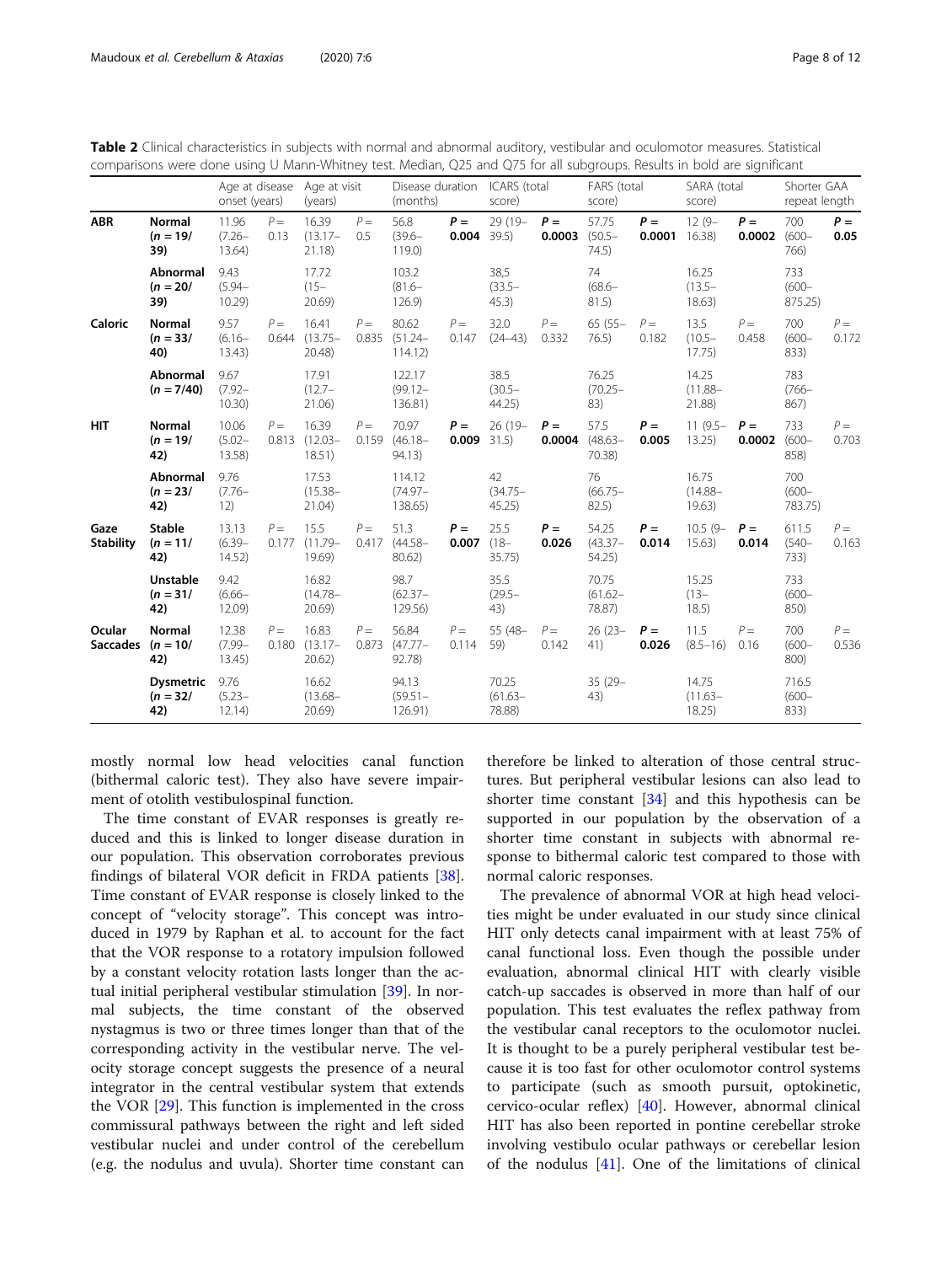HIT is that, in FRDA, it can be difficult to differentiate true positive clinical HIT (where catch up saccade comes from an impaired canal) and false positive HIT (coming from the overlap of a hypermetric saccade or a saccadic pursuit with the VOR). Especially since the majority of our patients had abnormal saccades (either hyper or hypometric), abnormal eyes movements and saccadic pursuit. Video recorded HIT (vHIT) could differentiate false positive HIT (of central origin) from true positive HIT (of peripheral origin) and detect partial canal functional loss (less than 75%). This test was not available in our department at the time of the study.

To incriminate the cerebellar dysfunction for the anomalies observed in the VOR is tempting. But all of our subjects (except one) could perfectly inhibits VOR and OKN with fixation, and this observation does not support the hypothesis of a cerebellar impairment. Neurons important in VOR-suppression are located in the cerebellar flocculus and paraflocculus [[42\]](#page-11-0). The ability to perform a VOR-suppression by fixation clearly differentiates FRDA from other cerebellar ataxia [\[43\]](#page-11-0).

Two previous publications mention a higher prevalence of bilateral hyporeflexia in FRDA population with reduced caloric responses respectively observed in 66% (8/12) and 25% (4/16) of adults with FRDA [\[12,](#page-10-0) [38](#page-10-0)]. Unlike these observations, only two of our subjects (2/40, 5%) showed bilateral hyporeflexia and one a complete bilateral areflexia (1/40, 2,5%). The short duration of the disease in our young population might explain the low prevalence of caloric dysfunction, and this prevalence could increase as the disease evolves. A normal caloric function does not exclude peripherical vestibular impairment neither does it mean that the vestibular signs observed are strictly central. Indeed, preserved low frequency canal function can be observed in some peripherical inner ear diseases with selective canal impairment (reduced middle and high frequency canal function with normal low frequency canal function - e.i. Usher type I syndrome) [[44\]](#page-11-0).

Responses to otolithic stimulation are abnormal in almost all subjects with absent or high threshold cVEMPs responses. However, when a response was observed, latencies were normal in all but one subject. Although cervical VEMPs have mostly been applied to peripheral vestibular disorders, many studies report abnormal c-VEMPS response in various central pathologies, usually associated with long latencies [[41,](#page-11-0) [45,](#page-11-0) [46](#page-11-0)]. The existence of mostly normal latencies in our population is in favor of a peripherical vestibular impairment. However, we did not test the robustness of the cVEMP responses with longer stimulation duration. Observation of signs of fatigability of the cVEMP responses could be an argument for neuropathy at the level of the vestibulospinal pathway.

The peripheric or central origin of our observed vestibular dysfunctions cannot be clearly determined based on our results. The vestibular impairment limited to middle and high head velocities but respecting low head velocities responses as well as the histopathological findings of no hair cells lesions but gliosis in the vestibular nucleus [[18](#page-10-0)] and abnormalities of the spiral ganglion [[19\]](#page-10-0) and vestibular nerve [\[47](#page-11-0)] in FRDA patients could support the possibility of a vestibular neuropathy with central extension to the vestibular nuclei. But an association to a possible alteration of the peripheral vestibular system is not excluded especially since normal latencies were found in most of our cVEMPs responses. In order to determine the origin of the vestibular lesion further studies should be done in this population focusing mainly on:

- cVEMPs and oVEMPs and the latencies of the observed responses in prolonged stimulation
- video-HIT in order to precise both the gain but also the latency of the VOR

#### Hearing anomalies

Clinically apparent hearing loss is relatively uncommon in patients with FRDA [[4](#page-10-0), [14](#page-10-0), [48](#page-11-0), [49\]](#page-11-0) and, if present, is generally mild. In previous studies, only 8 to 13% have demonstrated elevated hearing thresholds [[4,](#page-10-0) [14,](#page-10-0) [15](#page-10-0)]. Thirty-seven of the 40 tested subjects (92.5%) had normal pure tone audiometric thresholds (mean thresholds < 20 dB). Three subjects only had a mild bilateral SNHL.

However, even if FRDA patients have a normal pure tone audiometry they frequently report speech perception problems [[15](#page-10-0), [17\]](#page-10-0). These difficulties can be linked to disorders in the central auditory pathways. Some studies on FRDA patients report speech difficulties associated with absent or distorted auditory brainstem responses while pre-neural response from the cochlea hairs cells are normal [[19,](#page-10-0) [20\]](#page-10-0). In the literature, the incidence of abnormal ABR varies from 30 to 100% [\[15](#page-10-0), [17](#page-10-0)]. In our series, 51% demonstrated abnormal ABR (either increased latencies or dys-synchronization). Most papers link this observation to the presence of an auditory neuropathy/dysynchrony [[50\]](#page-11-0). Neuro histological studies in patients with FRDA support this hypothesis. One study shows damage to the cochlear nerve without damage to inner ear structures [[47\]](#page-11-0) and another shows spiral ganglion degeneration [\[19\]](#page-10-0). A recent paper suggests that the Friedreich's auditory neuropathy is linked to reversible energetic failure explaining why FRDA patients can have normal ABRs in response to short duration testing but abnormal ABRs for prolonged series of stimulation [[21\]](#page-10-0). In our population, we observed dyssynchronization of the ABR waves appearing for long series of stimulation in 19% of our tested ears.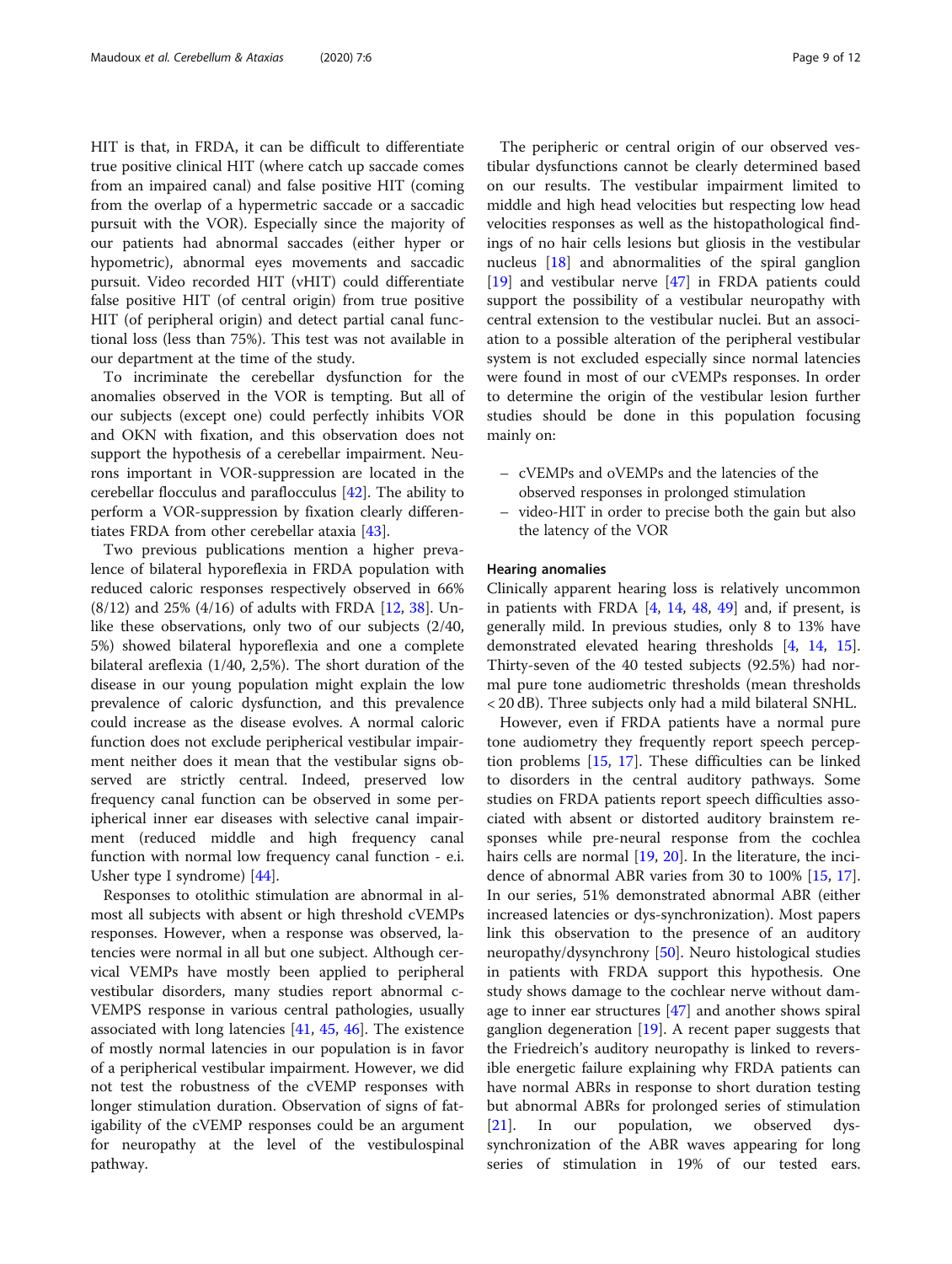Information regarding the hearing evaluation were extracted from a descriptive database and detailed information about the ABR measurements such as waves latencies could not be retrieved. Further studies with precise stimulation protocol, such as the one used in [[21\]](#page-10-0), should be done in order to document more precisely the ABR fatiguability.

Ell et al. observed a significant decrease in hearing acuity in the low frequency range in the Friedreich population compared to normal controls [\[10](#page-10-0)] in absence of conductive problems. The same pattern is found in our population, particularly the ones with abnormal ABRs (Fig. [2\)](#page-5-0). Audiograms with increased low-frequencies thresholds are typically found at the beginning of inner ear diseases such as Meniere's disease, or in certain forms of hereditary hearing loss. But such reverse slope audiograms are also described in both adults and children with auditory neuropathy spectrum disorder (ANSD) [\[50](#page-11-0), [51\]](#page-11-0). Several explanations have been given for these reverse slope audiogram in ANSD: impairment of auditory processing of temporal information (since the timing of auditory nerve discharge play a role, particularly, in the encoding of low spectral acoustic signals) or neuropathological processes affecting particularly the apical fibers encoding for low-frequency sounds because of their longer course outside of the cochlear nucleus and greater axonal diameter [\[50](#page-11-0)]. This reverse slope audiogram was more pronounced in our subjects with abnormal ABR and this additional observation support the hypothesis of ANSD in FRDA patients. Signs of auditory neuropathy were more frequently observed in subjects with longer disease duration and seem to be associated with increased ICARS, FARS and SARA scores. Therefore, hearing difficulties can be considered as a sign of disease severity and disease progression.

Our findings confirm that children and young adults with FRDA likely face communication and educational challenges due to auditory neuropathy. For these patients, auditory tasks that are more complex than pure tone detection (most notably speech perception especially in noisy environment) may be dysfunctional far beyond what is indicated by the audiogram. All patient with FRDA should benefit from an auditory assessment including at least a pure tone audiometry, DPOAEs, ABR and a speech in noise test. In case of hearing difficulties, the introduction of personal FM system and communication training (i.e. listening tactics, lip-reading cues) proved to be helpful [[15](#page-10-0), [17](#page-10-0)].

#### Oculomotor findings

The oculomotor abnormalities we found in our FRDA patients include fixation instability, dysmetric saccades and saccadic pursuit. The type and prevalence of the

ocular motor anomalies observed are very similar to previously published series [\[10,](#page-10-0) [12,](#page-10-0) [38\]](#page-10-0). As opposed to other published series [\[11](#page-10-0)], we did not observe an increase of the overall mean saccade latencies for our population. This discrepancy might be explained by the relatively young age of our population associated to shorter progression of the disease. We did, however, observed a great variability in saccade latencies (range 56.9 ms to 391 ms). Analysis of saccadic accuracy demonstrated that 76% of our subjects were hypermetric and 12% hypometric. As previously observed [\[11](#page-10-0)], hypermetric and hypometric saccades were frequently combined in the same individuals.

#### Conclusions

Our systematic vestibular and auditory evaluation of young subjects with confirmed FRDA highlights the prevalence of vestibular and auditory abnormalities. Our findings confirm that children and young adults with FRDA likely face communication and educational challenge due to their auditory neuropathy. FRDA is also characterized by severe and widespread anomalies in the oculomotor and vestibular systems. When combined with ataxia, these anomalies can further impair their autonomy.

The association of frequent saccadic intrusions, abnormal ABRs, decreased VOR gain and normal VORsuppression by fixation is specific of Freidreich ataxia. Adding auditory and vestibular explorations to the evaluation of ataxic patients could help clinicians in the differential diagnosis of progressive ataxia syndromes.

Auditory brainstem responses, vestibulo ocular responses and gaze stability control are correlated to the disease severity and disease progression and could be used as markers of severity and progression. Therefore, testing these functions should be considered as additional tools for monitoring the evolution of the disease. All patient with FRDA should benefit from a vestibular and auditory assessment including at least v-HIT, EVAR, c-VEMPS, pure tone audiometry, DPOAEs, ABR and a speech discrimination test.

#### Abbreviations

ABR: Auditory brainstem response; ANSD: Auditory neuropathy spectrum disorder; c-VEMP: cervical vestibular evoked myogenic potential; DPOAEs: Distortion product otoacoustic emissions; EVAR: Earth vertical axis rotation; FRDA: Friedreich ataxia; FARS: Friedreich Ataxia Rating Scale; HIT: Head impulse test; ICARS: International Cooperative Ataxia Rating Scale; IPSPV: Initial peak slow phase velocity; OKN: Optokinetic nystagmus; o-VEMPS: ocular vestibular evoked myogenic potential; SARA: Scale for Assessment and Rating of Ataxia; SNHL: Sensorineural hearing loss; SWJ: Square wave jerks; v-HIT: video head impulse test; VOR: Vestibulo-ocular reflexes

#### Acknowledgements

We thank the participants and their parents who gave their time for this research.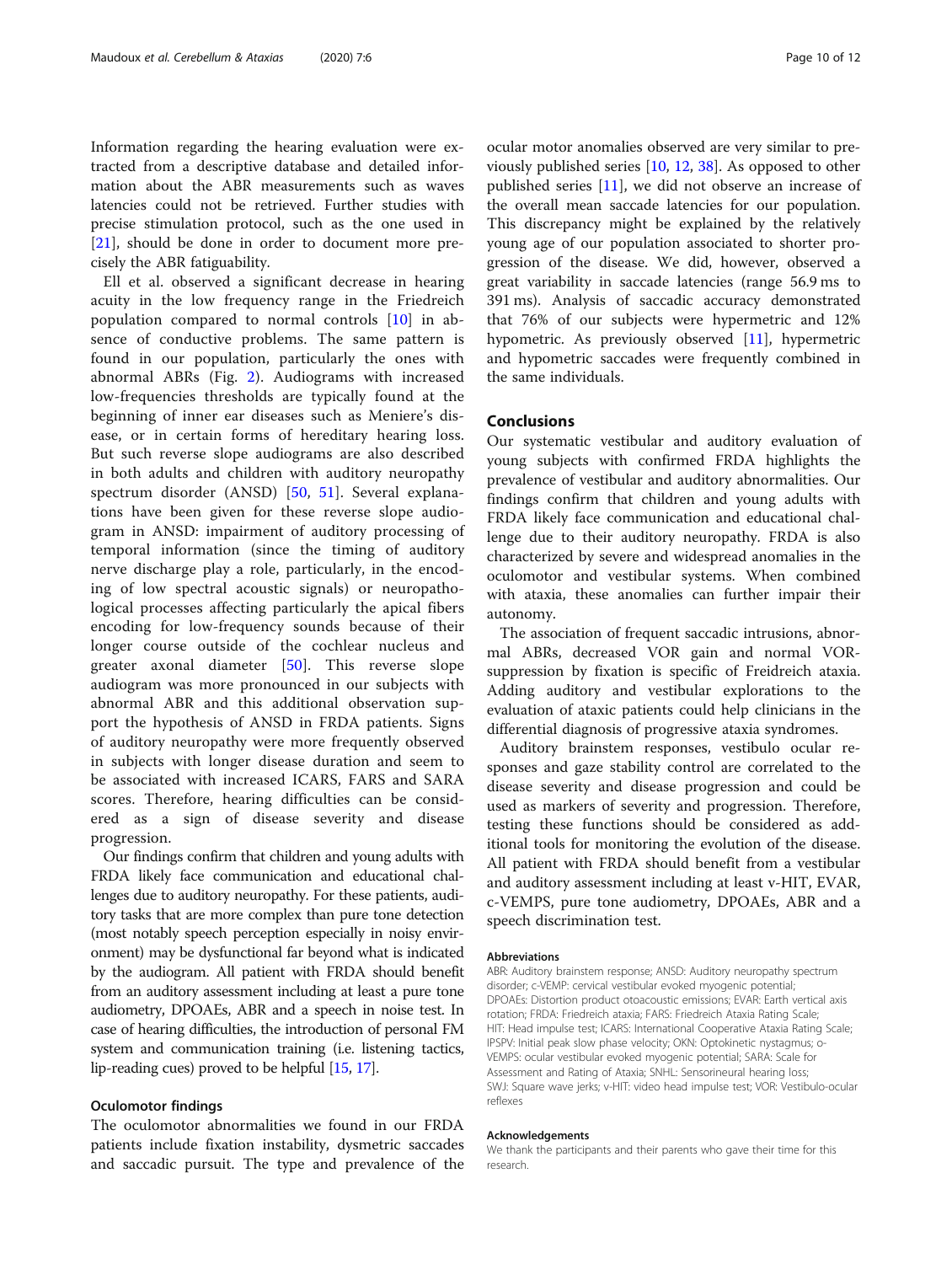<span id="page-10-0"></span>We thank the team of the CIC and Clinical Epidemiology Unit of the Robert Debré hospital and in particular Béatrice Andriss for the management of the initial data base ACTFRIE and Priscilla Boizeau for her advice regarding the statistical analysis for our study.

#### Authors' contributions

T.N, F. M, H. I, W.V.S.R., V.D.A.Th. and A.C. conceived and planned the experiments. T. N, F.M., H. I and W.V.S.R. carried out the experiments. M.A. and A.C. processed the experimental data. M.A. and W.V.S.R. performed the analysis. M. A, T.N, F. M, V.D.A.Th. and W.V.S.R. contributed to the interpretation of the results. M.A. and W.V.S.R. took the lead in writing the manuscript. All authors provided critical feedback on the analysis and manuscript. The author(s) read and approved the final manuscript.

#### Funding

The audio-vestibular evaluations were performed as part of the PHRC ACT-FRIE (Programme Hospitaliser de recherche Clinique) sponsored by the Assistance Publique des Hôpitaux de Paris (AP-HP) and the DRCI: Effect of Pioglitazone Administered to Patients with Friedreich's Ataxia: Proof of Concept (ACTFRIE), [ClinicalTrials.gov](http://clinicaltrials.gov) identifier: NCT00811681. This research was also funded by Association Française de l'Ataxie de Friedreich (AFAF) and the Association Française contre les Myopathies (AFM).

#### Availability of data and materials

The data are not publicly available due to the fact that the audio-vestibular evaluations were performed as part of the ACTFRIE trial and result from this trial have not been made public yet. However, the data that support the findings of this study are available from the corresponding author, upon reasonable request.

#### Ethics approval and consent to participate

The investigation adhered to the principles of the Declaration of Helsinki and was approved by our Institutional Human Experimentation Committee (Comité de Protection des Personnes CPP Ile de France; P070123 AOM07049; EudraCT 2008–003360-19). Informed consent to participate in the study was obtained from the patients and/or their legal representative.

#### Consent for publication

All authors have read and approved the final version of the manuscript.

#### Competing interests

The authors have no conflicts of interest to declare.

#### Author details

<sup>1</sup>Center for Balance Evaluation in Children (EFEE), Otolaryngology Department, Assistance Publique des Hôpitaux de Paris, Universitary Robert-Debré Hospital, F-75019 Paris, France. <sup>2</sup>Université de Paris, U1141, NeuroDiderot, Inserm, F-75019 Paris, France. <sup>3</sup>Clinical Epidemiology unit, Assistance Publique des Hôpitaux de Paris, Robert-Debré Hospital, F-75019 Paris, France. <sup>4</sup>Unité INSERM CIC-EC 1426, UMR-S 1123, F-75019 Paris, France.<br><sup>St</sup>unctional Pobabiliation Unit, Assistance Publique des Hâpitaux de Paris. <sup>5</sup>Functional Rehabiliation Unit, Assistance Publique des Hôpitaux de Paris, Robert-Debré Hospital, F-75019 Paris, France.

#### Received: 18 March 2020 Accepted: 6 May 2020 Published online: 28 May 2020

#### References

- 1. Friedrich N. Über degenerative Atrophie der spinalen Hinterstränge. Virchows Arch Pathol Anat. 1863;26:391–419.
- Koeppen AH. Friedreich's ataxia: pathology, pathogenesis, and molecular genetics. J Neurol Sci. 2011;303(1–2):1–12.
- Cook A, Giunti P. Friedreich's ataxia: clinical features, pathogenesis and management. Br Med Bull. 2017;124(1):19–30.
- 4. Dürr A, et al. Clinical and genetic abnormalities in patients with Friedreich's ataxia. N Engl J Med. 1996;335(16):1169–75.
- 5. Geoffroy G, et al. Clinical description and roentgenologic evaluation of patients with Friedreich's ataxia. Can J Neurol Sci. 1976;3(4):279–86.
- 6. Bourke T, Keane D. Friedreich's Ataxia: a review from a cardiology perspective. Ir J Med Sci. 2011;180(4):799–805.
- 7. Cnop M, Mulder H, Igoillo-Esteve M. Diabetes in Friedreich ataxia. J Neurochem. 2013;126(Suppl 1):94–102.
- 8. Campuzano V, et al. Friedreich's ataxia: autosomal recessive disease caused by an intronic GAA triplet repeat expansion. Science. 1996;271(5254):1423–7.
- 9. Filla A, et al. The relationship between trinucleotide (GAA) repeat length and clinical features in Friedreich ataxia. Am J Hum Genet. 1996; 59(3):554–60.
- 10. Ell J, Prasher D, Rudge P. Neuro-otological abnormalities in Friedreich's ataxia. J Neurol Neurosurg Psychiatry. 1984;47(1):26–32.
- 11. Fahey MC, et al. Vestibular, saccadic and fixation abnormalities in genetically confirmed Friedreich ataxia. Brain. 2008;131(Pt 4):1035–45.
- 12. Monday LA, et al. Clinical and electronystagmographic findings in Friedreich's ataxia. Can J Neurol Sci. 1978;5(1):71–3.
- 13. Monday L, et al. Follow-up study of electronystagmographic findings in Friedreich's ataxia patients and evaluation of their relatives. Can J Neurol Sci. 1984;11(4 Suppl):570–3.
- 14. Harding AE. Friedreich's ataxia: a clinical and genetic study of 90 families with an analysis of early diagnostic criteria and intrafamilial clustering of clinical features. Brain. 1981;104(3):589–620.
- 15. Rance G, et al. Speech perception ability in individuals with Friedreich ataxia. Brain. 2008;131(Pt 8):2002–12.
- 16. Rance G, et al. Auditory perception in individuals with Friedreich's ataxia. Audiol Neurootol. 2010;15(4):229–40.
- 17. Rance G, Corben L, Delatycki M. Auditory processing deficits in children with Friedreich ataxia. J Child Neurol. 2012;27(9):1197–203.
- 18. Oppenheimer DR. Brain lesions in Friedreich's ataxia. Can J Neurol Sci. 1979; 6(2):173–6.
- 19. Satya-Murti S, Cacace A, Hanson P. Auditory dysfunction in Friedreich ataxia: result of spiral ganglion degeneration. Neurology. 1980;30(10):1047–53.
- 20. Jabbari B, et al. Early abnormalities of brainstem auditory evoked potentials in Friedreich's ataxia: evidence of primary brainstem dysfunction. Neurology. 1983;33(8):1071–4.
- 21. Giraudet F, et al. Rapid exhaustion of auditory neural conduction in a prototypical mitochondrial disease, Friedreich ataxia. Clin Neurophysiol. 2018;129(6):1121–9.
- 22. Hocking DR, et al. Ocular motor fixation deficits in Friedreich ataxia. Cerebellum. 2010;9(3):411–8.
- 23. Trouillas P, et al. International cooperative Ataxia rating scale for pharmacological assessment of the cerebellar syndrome. The Ataxia neuropharmacology Committee of the World Federation of neurology. J Neurol Sci. 1997;145(2):205–11.
- 24. Subramony SH, et al. Measuring Friedreich ataxia: Interrater reliability of a neurologic rating scale. Neurology. 2005;64(7):1261–2.
- 25. Schmitz-Hübsch T, et al. Scale for the assessment and rating of ataxia: development of a new clinical scale. Neurology. 2006;66(11):1717–20.
- 26. Cano SJ, et al. International cooperative Ataxia rating scale (ICARS): appropriate for studies of Friedreich's ataxia? Mov Disord. 2005;20(12): 1585–91.
- 27. Bürk K, Schulz SR, Schulz JB. Monitoring progression in Friedreich ataxia (FRDA): the use of clinical scales. J Neurochem. 2013;126(Suppl 1):118–24.
- 28. Chays A, Florent A, Ulmer E. Les Vertiges. Paris: Masson; 2004.
- 29. Jacobson GP, et al. Functional and anatomical correlates of impaired velocity storage. J Am Acad Audiol. 2004;15(4):324–33.
- 30. Wiener-Vacher SR. Vertigo in children. Arch Pediatr. 2004;11(12):1542–5.
- 31. Wiener-Vacher SR, Toupet F, Narcy P. Canal and otolith vestibulo-ocular reflexes to vertical and off vertical axis rotations in children learning to walk. Acta Otolaryngol. 1996;116(5):657–65.
- 32. Jongkees LB, Maas JP, Philipszoon AJ. Clinical nystagmography. A detailed study of electro-nystagmography in 341 patients with vertigo. Pract Otorhinolaryngol (Basel). 1962;24:65–93.
- 33. Abdala C, Visser-Dumont L. Distortion product Otoacoustic emissions: a tool for hearing assessment and scientific study. Volta Rev. 2001;103(4):281–302.
- Darlot C, Toupet M, Denise P. Unilateral vestibular neuritis with otolithic signs and off-vertical axis rotation. Acta Otolaryngol. 1997;117(1):7–12.
- 35. R Development Core Team. R: A Language and Environment for Statistical Computing. Vienna: R Foundation for Statistical Computing; 2017.
- 36. Yang Q, Bucci MP, Kapoula Z. The latency of saccades, vergence, and combined eye movements in children and in adults. Invest Ophthalmol Vis Sci. 2002;43(9):2939–49.
- 37. De Castro M, et al. Genotype and phenotype analysis of Friedreich's ataxia compound heterozygous patients. Hum Genet. 2000;106(1):86–92.
- 38. Spieker S, et al. Fixation instability and oculomotor abnormalities in Friedreich's ataxia. J Neurol. 1995;242(8):517–21.